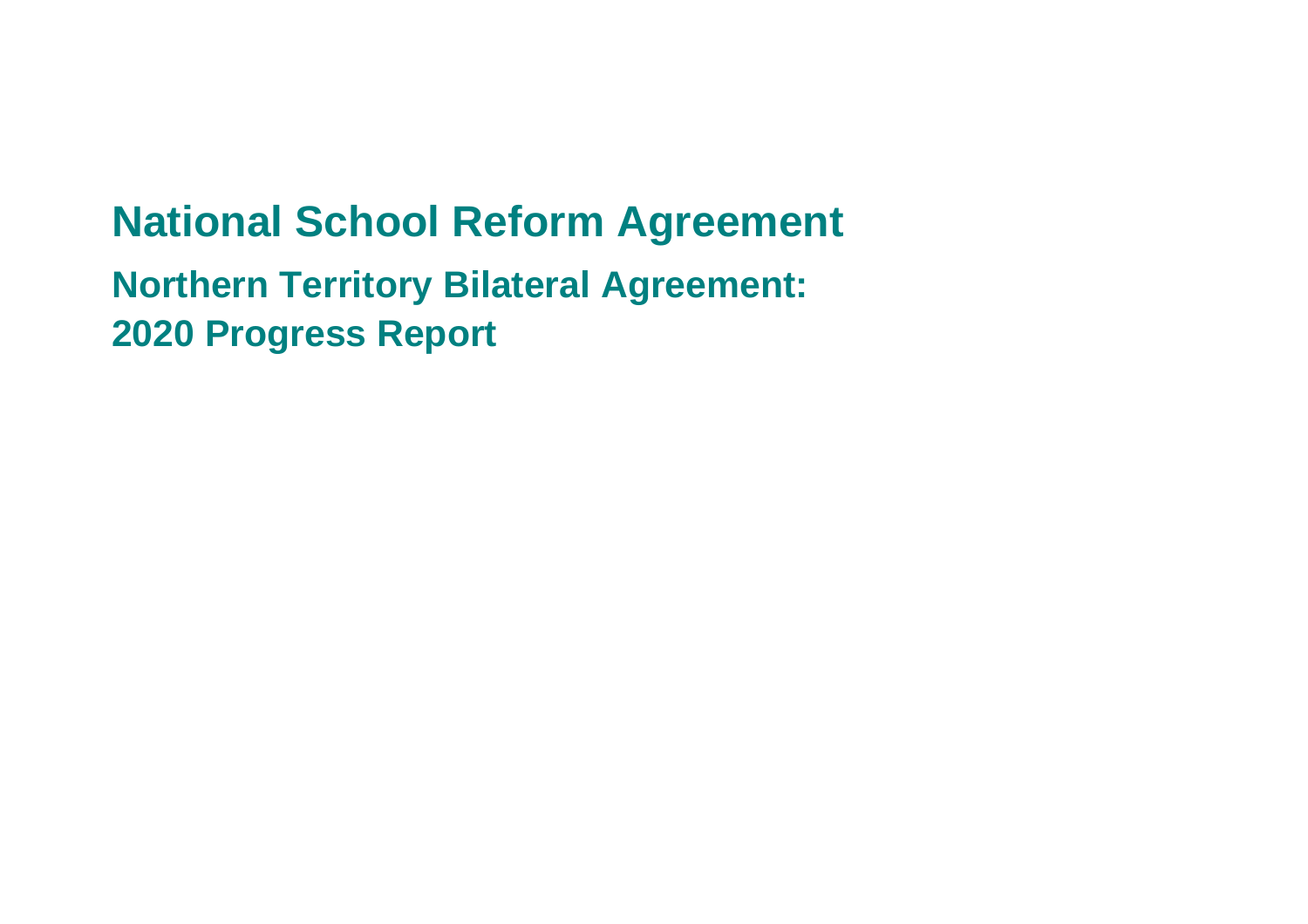#### **Executive Summary**

The Northern Territory (NT) Department of Education (the department) has successfully completed reform actions due for completion in 2020, as set out in its Bilateral Agreement under the National School Reform Agreement, noting that the timing for one action related to the implementation of NAPLAN Online has been revised as a result of the COVID-19 pandemic. Progress continues on all ongoing reform directions, and the NT is on track to meet all associated reform actions.

The COVID-19 pandemic had some impact on the delivery and implementation of education reforms in the NT. Despite this, the department and the nongovernment school sector have continued to implement reform actions and to support student learning, teaching, school leadership and improvement through a range of response measures.

Highlights from 2020 include continuing to support remote and very remote students to engage in accredited training with 634 students from 24 remote and very remote schools enrolled in nationally accredited VET programs.

The department continued implementation of its Local Decision Making continuum model to promote community engagement and strengthen the capacity of Aboriginal people to make decisions about their children's learning, with Local Engagement and Decision Making Committees established in 33 schools.

The department also continued implementation of its School Improvement Framework and developed improvement guides for each of the four improvement journeys (engage, accelerate, recharge and achieve) and 24 Signature Strategies alongside evidence –based resources and guidance for schools.

The department's seven new key system priorities focus on school improvement, ensuring that schools are supported so all students can engage, grow and achieve. Progress against the NT's reform directions along with other departmental initiatives contribute to the achievement of the department's ambition for every child in the NT to have the best start in life and, through early learning and school education to gain a bright future. This work also supports achievement of the national vision for a world class education system.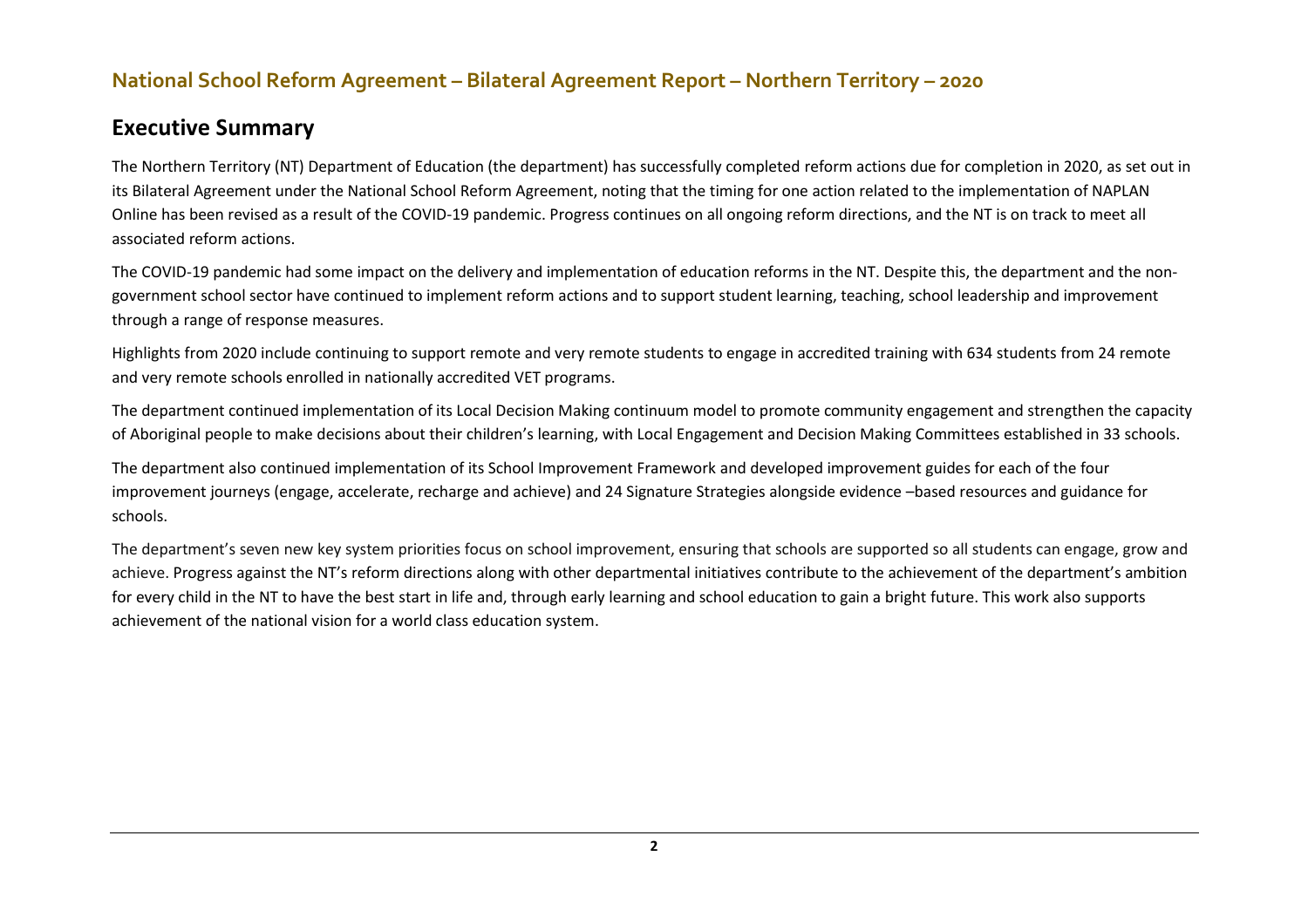# **Progress Against Each Reform Direction**

#### **Reform Direction A - Support students, student learning and achievement**

| <b>Actions</b>                                                                                                                                                                                                                                                                                  | Sector(s)   | Timing   | Progress towards implementation of actions (including progress<br>of non-government sector actions)                                                                                                                                                                                                                                                                                                                                                                               |
|-------------------------------------------------------------------------------------------------------------------------------------------------------------------------------------------------------------------------------------------------------------------------------------------------|-------------|----------|-----------------------------------------------------------------------------------------------------------------------------------------------------------------------------------------------------------------------------------------------------------------------------------------------------------------------------------------------------------------------------------------------------------------------------------------------------------------------------------|
| <b>Implementation of NAPLAN Online</b>                                                                                                                                                                                                                                                          |             |          |                                                                                                                                                                                                                                                                                                                                                                                                                                                                                   |
| Cohort of government and non-government<br>schools implement NAPLAN Online                                                                                                                                                                                                                      | All sectors | May 2019 | <b>Completed in 2019</b>                                                                                                                                                                                                                                                                                                                                                                                                                                                          |
| Improved data processes in place to increase<br>integrity of NAPLAN assessment data across both<br>government and non-government sectors                                                                                                                                                        | All sectors | Sep 2019 | <b>Completed in 2019</b>                                                                                                                                                                                                                                                                                                                                                                                                                                                          |
| All eligible government and non-government<br>schools implement NAPLAN Online, noting that, at<br>the date of signing this agreement, no tested<br>no/low bandwidth solution has been delivered<br>which may affect the Northern Territory's ability<br>to implement in those affected schools. | All sectors | May 2020 | Timing revised to May 2021<br>The NT is committed to transitioning all schools to NAPLAN Online. On<br>20 March 2020, Education Ministers decided that NAPLAN testing would<br>not be conducted in 2020 due to the COVID-19 pandemic. Therefore,<br>this action will be completed in 2021.<br>During 2020, the department and the NT Test Administration Authority<br>undertook preparatory work to support the planned transition of all NT<br>schools to NAPLAN online in 2021. |
| Growth data available for first cohort of matched<br>students who have NAPLAN Online in 2020 and<br>2022                                                                                                                                                                                        | All sectors | Sep 2022 | On track                                                                                                                                                                                                                                                                                                                                                                                                                                                                          |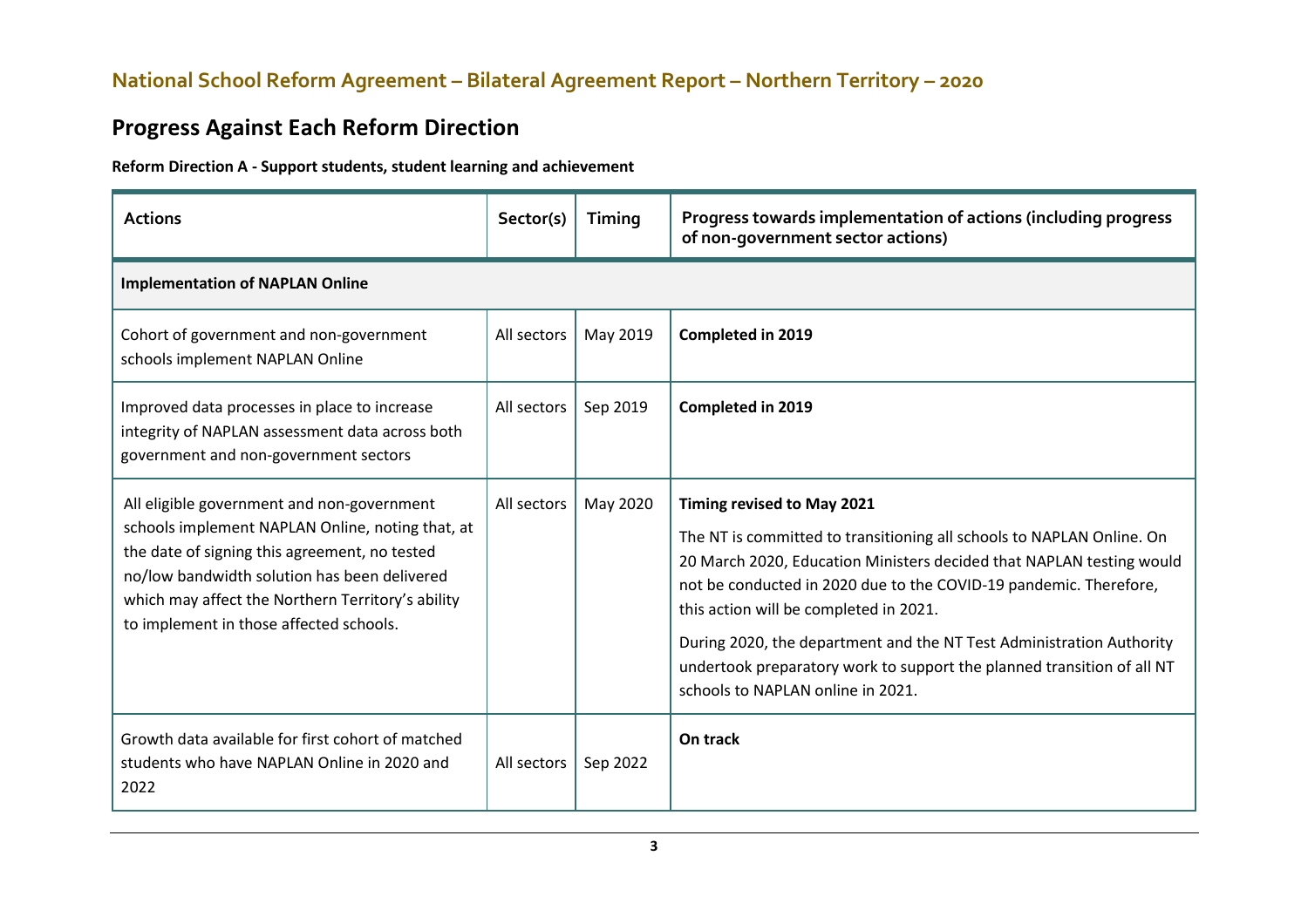| <b>Actions</b>                                                                                                                                                                                         | Sector(s)  | Timing    | Progress towards implementation of actions (including progress<br>of non-government sector actions)                                                                                                                                                                                                                   |  |  |
|--------------------------------------------------------------------------------------------------------------------------------------------------------------------------------------------------------|------------|-----------|-----------------------------------------------------------------------------------------------------------------------------------------------------------------------------------------------------------------------------------------------------------------------------------------------------------------------|--|--|
|                                                                                                                                                                                                        |            |           | The department has maintained the capability to provide matched<br>student gain data for the entirety of the NAPLAN dataset from 2008.                                                                                                                                                                                |  |  |
|                                                                                                                                                                                                        |            |           | With the first NT students participating in NAPLAN Online in 2019,<br>matched two-year gain data for the first cohort of students will be<br>available in 2021.                                                                                                                                                       |  |  |
|                                                                                                                                                                                                        |            |           | With NAPLAN in 2020 being cancelled due to the COVID-19 pandemic,<br>the full cohort of matched student data for NAPLAN Online will be<br>available between 2021 and 2023.                                                                                                                                            |  |  |
| Invest in pathways for remote and very remote students to provide opportunities and deliver workplace-specific skills and knowledge that is tailored<br>to employment opportunities within communities |            |           |                                                                                                                                                                                                                                                                                                                       |  |  |
| Mobile and embedded trainers working with<br>approximately 15 very remote schools in 2018                                                                                                              | <b>NTG</b> | 2018      | <b>Completed in 2018</b>                                                                                                                                                                                                                                                                                              |  |  |
| Up to 225 students are engaged in accredited<br>training                                                                                                                                               | <b>NTG</b> | 2018      | <b>Completed in 2018</b>                                                                                                                                                                                                                                                                                              |  |  |
| Up to 250 students annually, and their<br>communities, engaged in accredited training                                                                                                                  | <b>NTG</b> | 2019-2022 | 2020 actions completed, on track.<br>The department continues to work with industry, training providers and<br>schools to ensure that VET programs delivered to secondary students<br>result in appropriate and relevant employment pathways which are<br>aimed at improving the number of qualification completions. |  |  |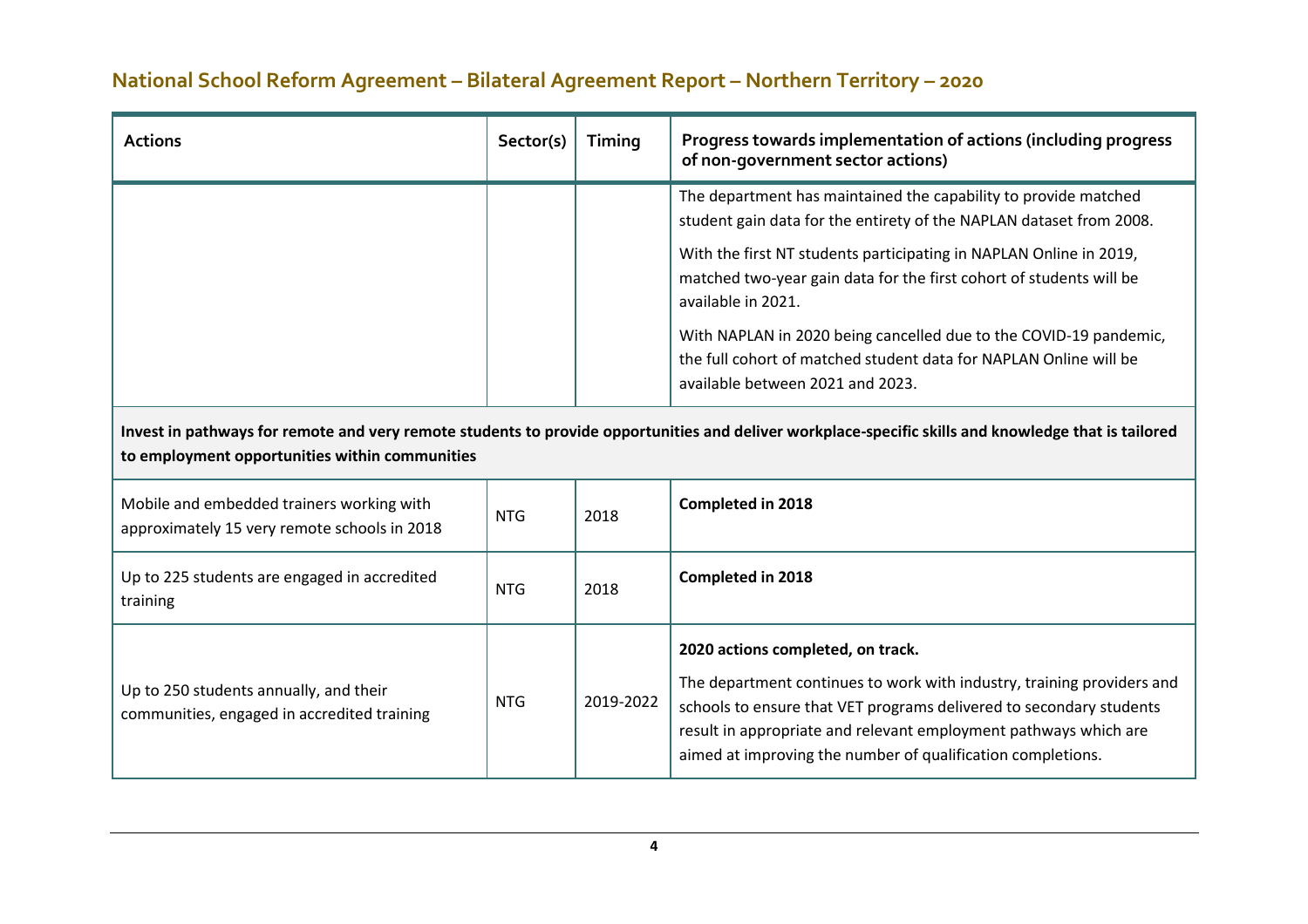| <b>Actions</b> | Sector(s) | Timing | Progress towards implementation of actions (including progress<br>of non-government sector actions)                                                                                                                                                                                                                                                                                                                      |
|----------------|-----------|--------|--------------------------------------------------------------------------------------------------------------------------------------------------------------------------------------------------------------------------------------------------------------------------------------------------------------------------------------------------------------------------------------------------------------------------|
|                |           |        | In the 2020 school year, 634 students from 24 remote and very remote<br>schools enrolled in nationally accredited VET programs. A total of 168<br>students from remote and very remote schools completed a full<br>qualification.<br>In addition to students undertaking VET in schools, 49 students from<br>remote and very remote NT schools were undertaking a school-based<br>apprenticeship or traineeship in 2020. |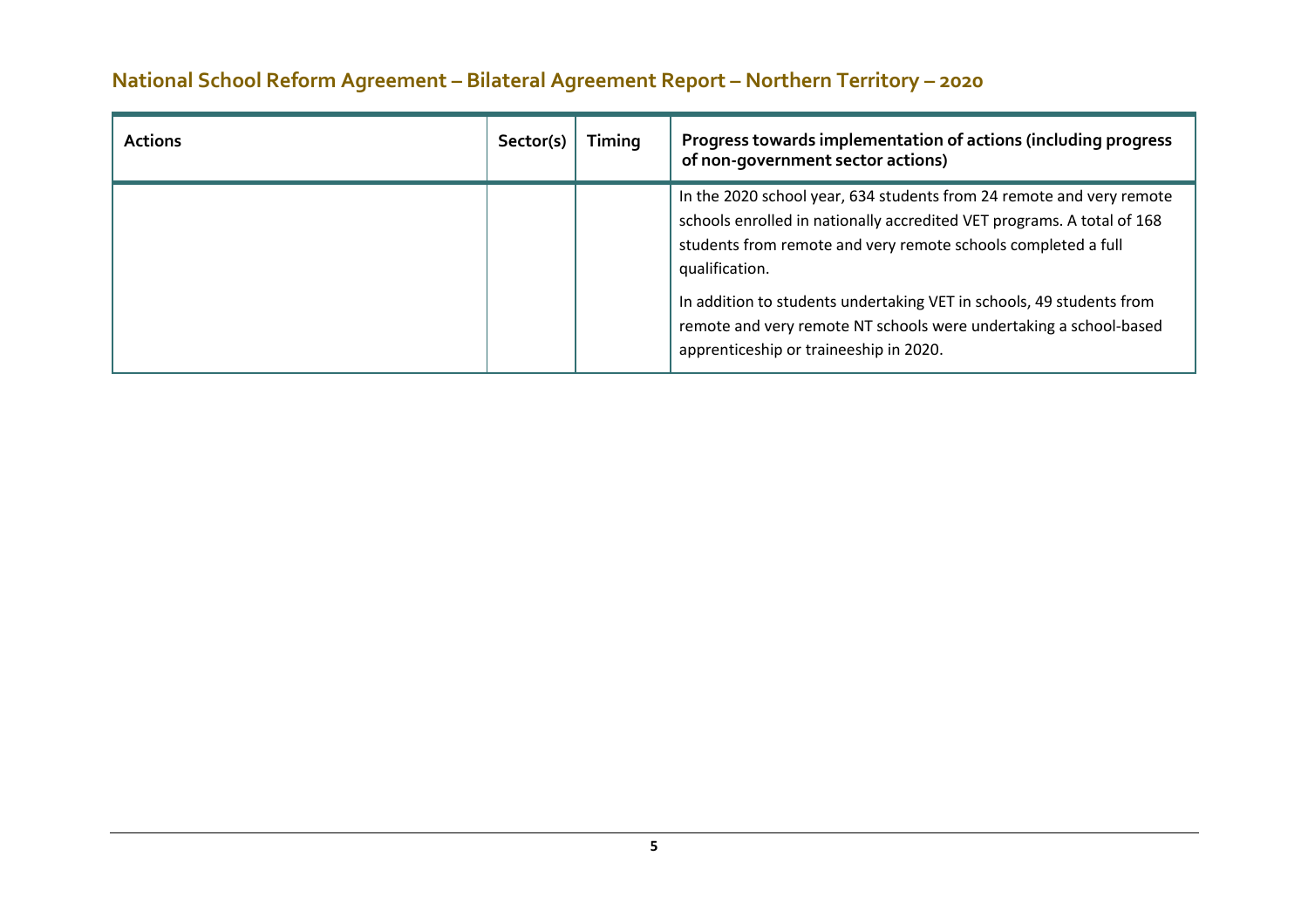| <b>Actions</b>                                                                                                          | Sector(s)                                                                                                                         | Timing    | Progress towards implementation of actions (including progress<br>of non-government sector actions)                                                                                                                                                                                                                                                                                                                                                                                                                                                                                                                                                                                                                                                                                                                                                                |  |  |  |
|-------------------------------------------------------------------------------------------------------------------------|-----------------------------------------------------------------------------------------------------------------------------------|-----------|--------------------------------------------------------------------------------------------------------------------------------------------------------------------------------------------------------------------------------------------------------------------------------------------------------------------------------------------------------------------------------------------------------------------------------------------------------------------------------------------------------------------------------------------------------------------------------------------------------------------------------------------------------------------------------------------------------------------------------------------------------------------------------------------------------------------------------------------------------------------|--|--|--|
|                                                                                                                         | Continued implementation of National Consistent Collection of Data (NCCD) with a focus on moderation and quality control measures |           |                                                                                                                                                                                                                                                                                                                                                                                                                                                                                                                                                                                                                                                                                                                                                                                                                                                                    |  |  |  |
| Participation in two cross-sector moderation<br>activities per annum                                                    | All sectors                                                                                                                       | 2019-2023 | 2020 actions completed, on track<br>The department coordinated and led cross-sector moderation activities<br>across the NT.<br>In 2020, 10 cross-sector Nationally Consistent Collection of Data (NCCD)<br>moderation workshops were conducted both in person and online<br>across all regions in the NT. A total of 55 educators from 42 schools<br>participated, including non-government schools and educators.<br>The moderation workshops assist with consistency of teacher<br>judgement and reporting across NT government and non-government<br>schools. The workshops included reviewing and making decisions about<br>nationally consistent case studies from the NCCD portal, moderating<br>case studies shared by schools to determine inclusion in the NCCD, the<br>level of adjustment and category of disability based on the evidence<br>provided. |  |  |  |
| Inclusion Support Coordinators in place and<br>teachers trained to use the Learning with<br>Diversity Integrated System | Catholic<br>Education                                                                                                             | 2019-2023 | Information provided by Catholic Education NT:<br>2020 actions completed, on track<br>Inclusion Support Practitioners were appointed in seventeen NT Catholic<br>schools in 2020 with primary responsibility to upskill and support<br>Inclusion Support Assistants in targeted strategies to improve student                                                                                                                                                                                                                                                                                                                                                                                                                                                                                                                                                      |  |  |  |

**Reform Direction B – Support teaching, school leadership and school improvement**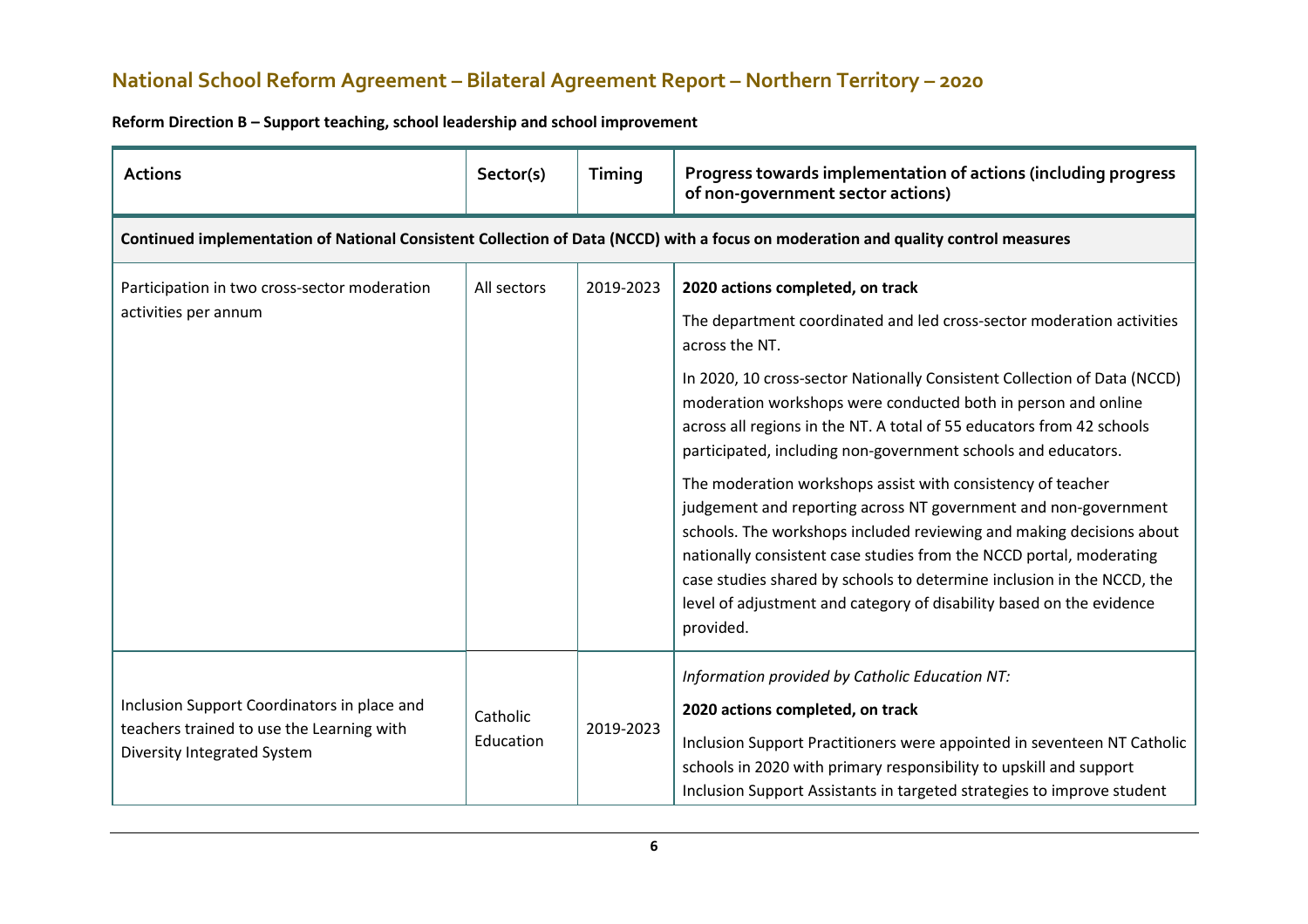| <b>Actions</b>                                                                                                                                                                                                  | Sector(s)  | Timing    | Progress towards implementation of actions (including progress<br>of non-government sector actions)                                                                                                                                                                                                                                                                                                                                       |  |  |
|-----------------------------------------------------------------------------------------------------------------------------------------------------------------------------------------------------------------|------------|-----------|-------------------------------------------------------------------------------------------------------------------------------------------------------------------------------------------------------------------------------------------------------------------------------------------------------------------------------------------------------------------------------------------------------------------------------------------|--|--|
|                                                                                                                                                                                                                 |            |           | outcomes. Inclusion Support Practitioner positions, job descriptions and<br>expected activities were trialled in 2020 and were adapted to suit the<br>needs of specific schools and student cohorts.                                                                                                                                                                                                                                      |  |  |
|                                                                                                                                                                                                                 |            |           | The Learning with Diversity Integrated System (LDIS) is embedded in<br>Catholic Education NT's day to day operations supporting all students<br>with inclusion needs. Data entered into the LDIS informs funding<br>allocation to schools and evidence gathering for NCCD purposes.<br>In 2020, new staff were upskilled in the use of the LDIS through forums<br>and onsite meetings as part of the current practice within each school. |  |  |
| Support teachers through a system of coaching and mentoring to build teacher and school leader capability to ensure students have quality teachers<br>who are proficient in literacy, numeracy and ESL pedagogy |            |           |                                                                                                                                                                                                                                                                                                                                                                                                                                           |  |  |
| Project governance structure established<br>through the network leaders within Education<br>NT Strategy (coaches work under network<br>leaders to work intensively with focus schools)                          | <b>NTG</b> | 2018      | <b>Completed in 2018</b>                                                                                                                                                                                                                                                                                                                                                                                                                  |  |  |
| Identify focus schools based on school<br>improvement data                                                                                                                                                      | <b>NTG</b> | 2018      | Completed in 2018                                                                                                                                                                                                                                                                                                                                                                                                                         |  |  |
| Deliver intensive support to focus schools in 5-<br>week sprints                                                                                                                                                | <b>NTG</b> | 2018-2023 | 2020 actions completed, on track<br>School improvement journeys included the use of analytical and manual<br>placement methodologies to identify schools that are in the Engage,                                                                                                                                                                                                                                                          |  |  |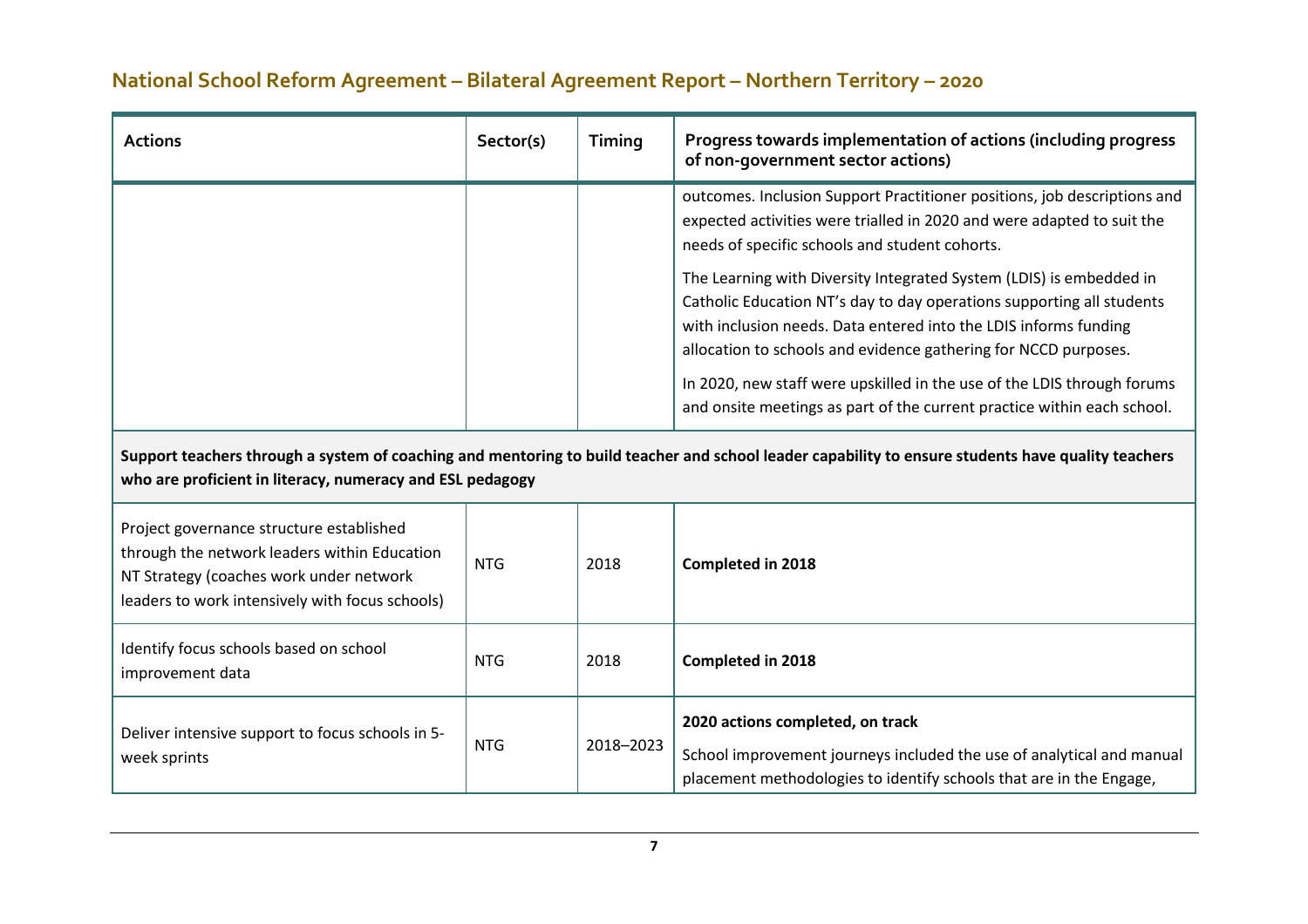| <b>Actions</b>                                                               | Sector(s)  | Timing    | Progress towards implementation of actions (including progress<br>of non-government sector actions)                                                                                                                                                                                                                                                                                                                                                                                                                                                                                                                                                                                                                                                      |
|------------------------------------------------------------------------------|------------|-----------|----------------------------------------------------------------------------------------------------------------------------------------------------------------------------------------------------------------------------------------------------------------------------------------------------------------------------------------------------------------------------------------------------------------------------------------------------------------------------------------------------------------------------------------------------------------------------------------------------------------------------------------------------------------------------------------------------------------------------------------------------------|
|                                                                              |            |           | Accelerate, Recharge and Achieve improvement journeys. A refresh of<br>journeys will occur through these placement methodologies again as<br>part of an agreed 24 month cycle in 2021. This will measure system,<br>school and student trends for movement in journeys across the 2 year<br>period. Each high impact strategy accompanying the four improvement<br>journeys is designed to support schools in moving learning forward and<br>to support the development of their Annual School Improvement Plan.<br>A tiered support model was developed and has been implemented to<br>guide the use of focussed, targeted and universal support as part of a<br>system approach to differentiated support across each of the 4<br>networks of schools. |
|                                                                              |            |           | 152 school improvement journeys were mapped and a dashboard<br>developed which identified school requests for explicit expertise from<br>the department. The dashboard was used by the system for delivery of<br>support to schools. Short 'sprints' were identified and a tailored support<br>team aligned to a school in each of the 4 networks during this period.<br>This trial is in addition to existing targeted and universal support<br>provided to all schools through the analysis of Annual School<br>Improvement Plans in 2020.                                                                                                                                                                                                             |
| Evaluate at end of each 5-week sprint - refine<br>strategies where necessary | <b>NTG</b> | 2018-2023 | 2020 activities completed, on track<br>The department partnered with national evidence partners at the<br>Australian Council for Educational Research (ACER) to refine the<br>Signature Strategies and provide elaborations, reflection tools and                                                                                                                                                                                                                                                                                                                                                                                                                                                                                                        |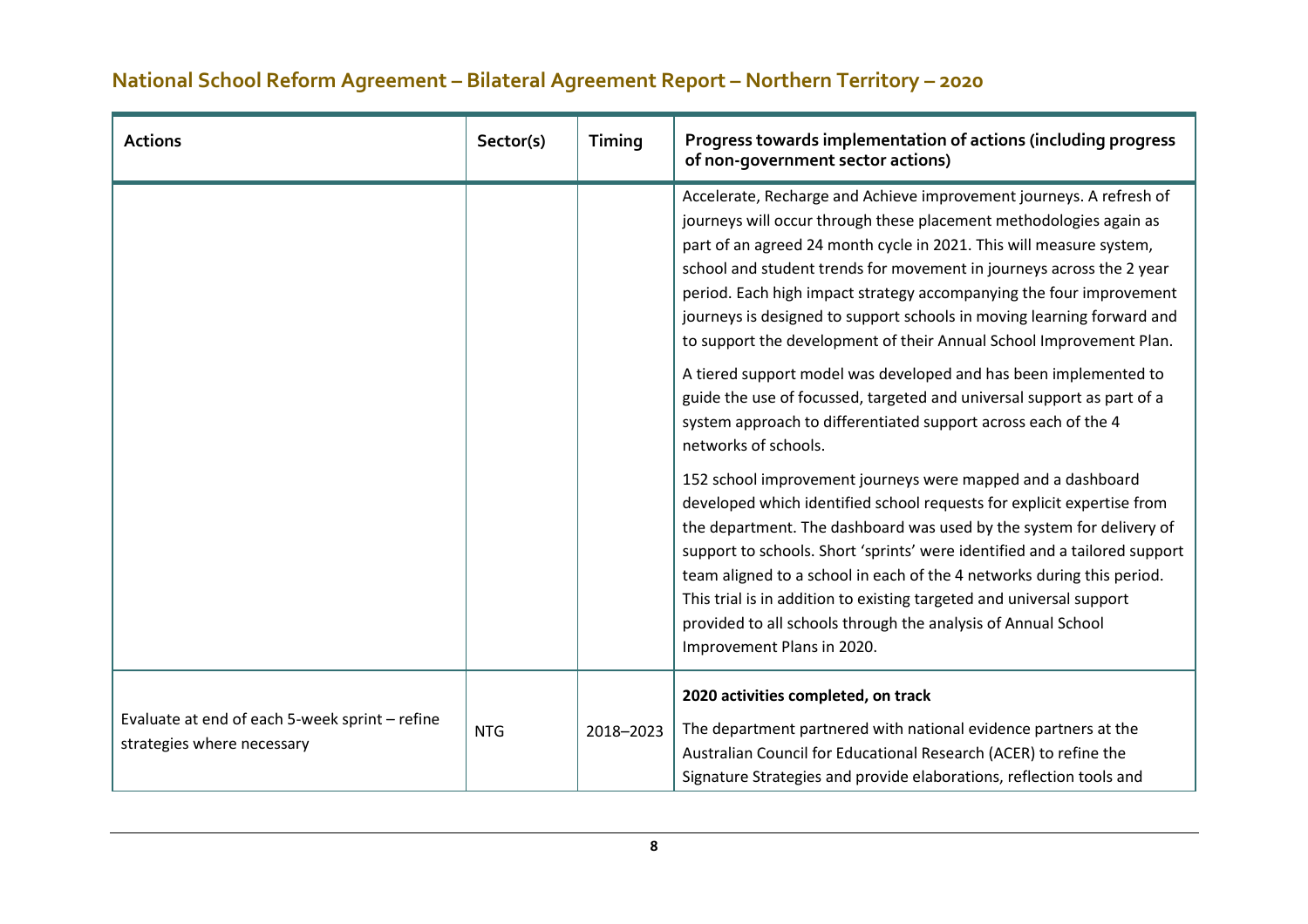| <b>Actions</b>                                                                                                                                                                                                                                                                                                                                                                                                                                                                                                                                                                                                                                                                                                                                         | Sector(s)  | Timing         | Progress towards implementation of actions (including progress<br>of non-government sector actions)                                                                                                                                                                                                                                                                                                |  |
|--------------------------------------------------------------------------------------------------------------------------------------------------------------------------------------------------------------------------------------------------------------------------------------------------------------------------------------------------------------------------------------------------------------------------------------------------------------------------------------------------------------------------------------------------------------------------------------------------------------------------------------------------------------------------------------------------------------------------------------------------------|------------|----------------|----------------------------------------------------------------------------------------------------------------------------------------------------------------------------------------------------------------------------------------------------------------------------------------------------------------------------------------------------------------------------------------------------|--|
| improvement continuums to support each of the 'Engage' strategies (E1<br>- Shared Vision and Values, E2 - An Orderly Learning Environment, E3 -<br>Whole School Curriculum and Assessment Plan, E4 - Whole School Data<br>Plan, E5 - Whole School Instructional Model and E6- Whole School<br>Professional Learning Plan).<br>Elaborations, reflections tools and continuums describe demonstrations<br>of improved practice that are aligned directly to the National School<br>Improvement Tool. They were used to support planning and to evaluate<br>progress within a tiered and differentiated support approach.<br>Strengthen local governance arrangements in remote and very remote school communities, ensuring decisions are community-led. |            |                |                                                                                                                                                                                                                                                                                                                                                                                                    |  |
|                                                                                                                                                                                                                                                                                                                                                                                                                                                                                                                                                                                                                                                                                                                                                        |            |                |                                                                                                                                                                                                                                                                                                                                                                                                    |  |
| Develop Local Decision Making assessment<br>continuum reflective of the Northern Territory<br>Government Influence Model                                                                                                                                                                                                                                                                                                                                                                                                                                                                                                                                                                                                                               | <b>NTG</b> | By Dec<br>2018 | <b>Completed in 2018</b>                                                                                                                                                                                                                                                                                                                                                                           |  |
|                                                                                                                                                                                                                                                                                                                                                                                                                                                                                                                                                                                                                                                                                                                                                        |            |                | Completed                                                                                                                                                                                                                                                                                                                                                                                          |  |
| Ongoing engagement with local communities to<br>enhance school engagement and local<br>governance across 50 per cent of remote and<br>very remote government schools.                                                                                                                                                                                                                                                                                                                                                                                                                                                                                                                                                                                  | <b>NTG</b> | By Dec<br>2020 | Ongoing engagement with local communities in education and training<br>is being achieved through implementation of the NT's Local Decision<br>Making policy including a continuum of engagement model. This<br>includes the establishment of Local Engagement and Decision Making<br>(LEaD) committees that provide a strong Aboriginal voice in the<br>management and decision making of schools. |  |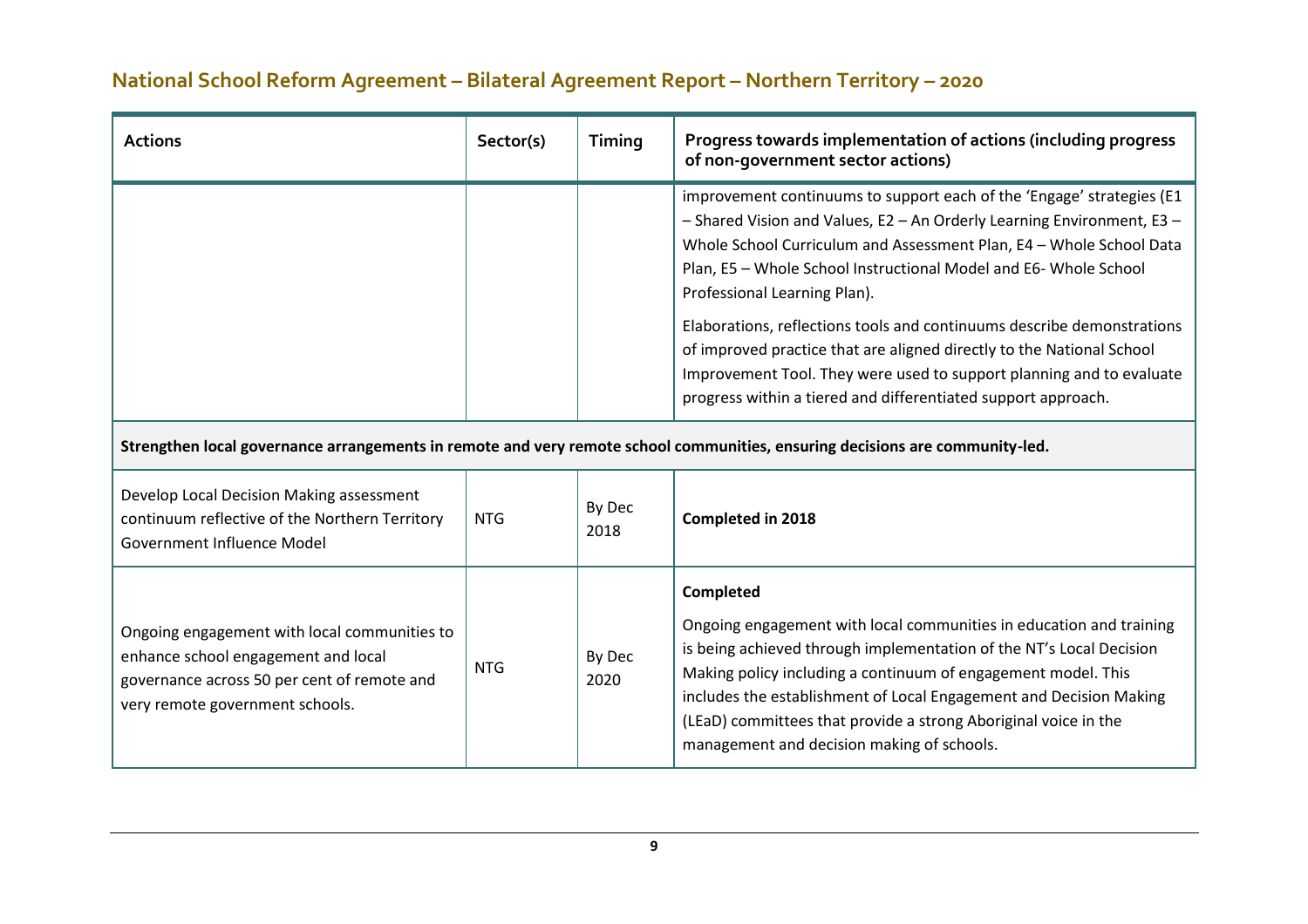| <b>Actions</b>                                                                                                                                            | Sector(s)              | Timing    | Progress towards implementation of actions (including progress<br>of non-government sector actions)                                                                                                                                                                                                                                                                                                                                                                                                                                                                                                                                                                                                                                               |
|-----------------------------------------------------------------------------------------------------------------------------------------------------------|------------------------|-----------|---------------------------------------------------------------------------------------------------------------------------------------------------------------------------------------------------------------------------------------------------------------------------------------------------------------------------------------------------------------------------------------------------------------------------------------------------------------------------------------------------------------------------------------------------------------------------------------------------------------------------------------------------------------------------------------------------------------------------------------------------|
|                                                                                                                                                           |                        |           | The department has increased community involvement in decision<br>making regarding all aspects of school operations, including the<br>development of School Improvement Plans and in school reviews, and<br>supports implementation of the community led schools model where<br>the community plays a significant role in determining the actions and<br>activities of the school.<br>By December 2020, there were 33 LEaD committees in remote and very<br>remote schools and 10 schools were on a community led pathway. The<br>department has engaged with 83 of the 108 remote and very remote NT<br>government schools (approximately 70 per cent) in relation to local<br>decision making with engagement continuing for remaining schools. |
| Assist schools to improve governance and financial management practices                                                                                   |                        |           |                                                                                                                                                                                                                                                                                                                                                                                                                                                                                                                                                                                                                                                                                                                                                   |
| Provide leadership and school board<br>professional development with an emphasis on<br>roles and responsibilities and how to work<br>effectively together | Independent<br>schools | 2018-2023 | Information provided by the Association of Independent Schools NT:<br>2020 actions completed, on track<br>The Association of Independent Schools NT delivered one leadership<br>forum in 2020. All independent school systems participated with<br>representatives from 65 per cent of member schools.<br>COVID-19 restricted physical access to remote communities which were<br>closed under the COVID-19 Biosecurity Emergency Direction. Fifty per<br>cent of independent schools in the NT were impacted by the biosecurity<br>restrictions, therefore professional leadership activities and support for                                                                                                                                    |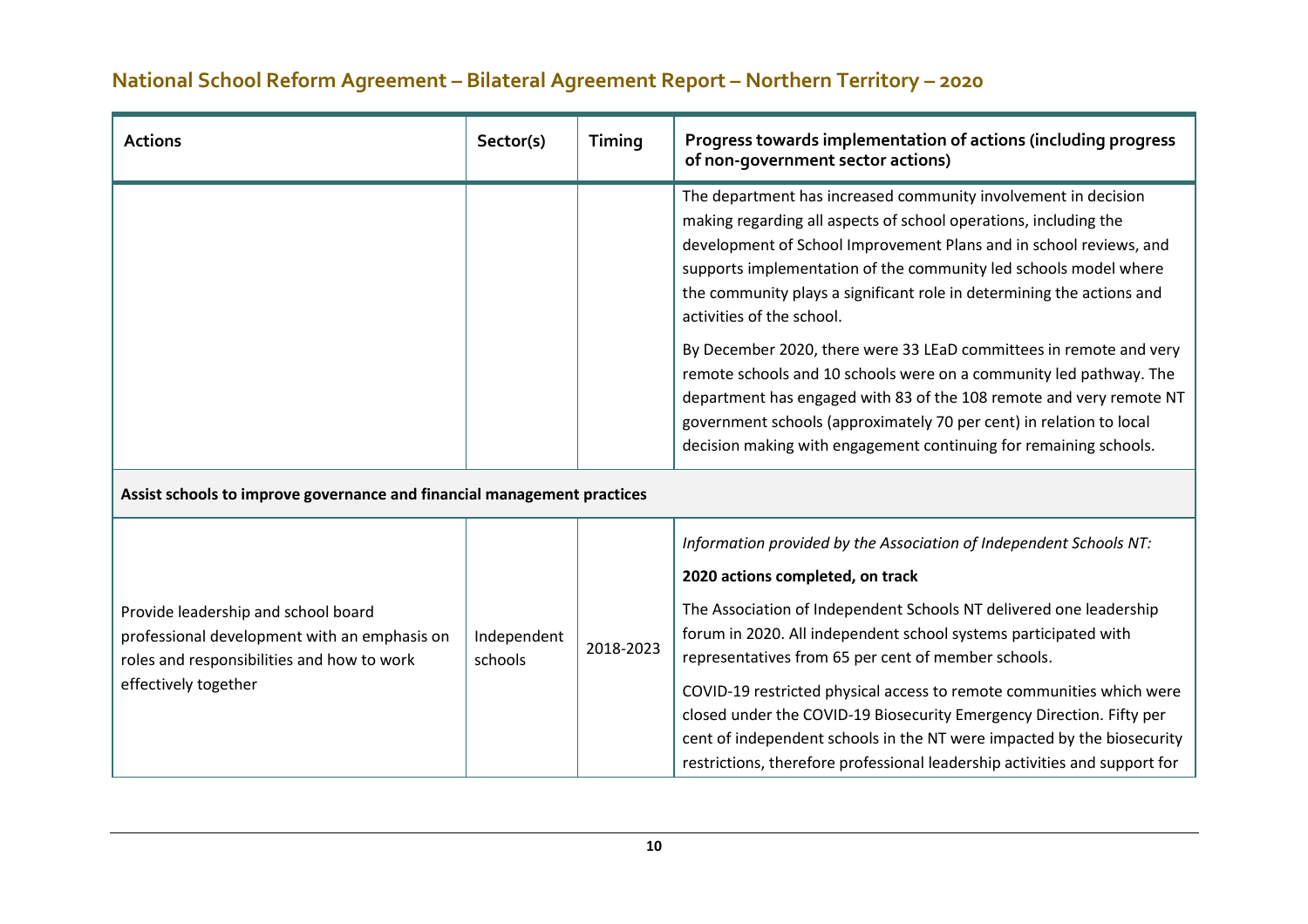| <b>Actions</b>                                                                                                   | Sector(s)              | Timing    | Progress towards implementation of actions (including progress<br>of non-government sector actions)                                                                                                                                                                                                                                                                                                                                                                                                                                                                                                                   |  |  |
|------------------------------------------------------------------------------------------------------------------|------------------------|-----------|-----------------------------------------------------------------------------------------------------------------------------------------------------------------------------------------------------------------------------------------------------------------------------------------------------------------------------------------------------------------------------------------------------------------------------------------------------------------------------------------------------------------------------------------------------------------------------------------------------------------------|--|--|
|                                                                                                                  |                        |           | school boards was provided by phone, email and virtually during this<br>time.                                                                                                                                                                                                                                                                                                                                                                                                                                                                                                                                         |  |  |
| Provide assistance and training for Independent<br>schools to improve financial management                       | Independent<br>schools | 2018-2023 | Information provided by Association of Independent Schools NT:<br>2020 actions complete, on track<br>The Association of Independent Schools NT provided schools with a<br>number of forums in 2020 which were delivered by Independent<br>Schools Australia. The forums were focussed on changes to the<br>Australian and NT Government's recurrent funding models and the<br>financial management impacts for non-government schools.<br>The forums were attended by representatives from 14 independent<br>schools and all independent Schools were kept informed through the<br>provision of relevant information. |  |  |
| Assist schools to improve governance practices                                                                   |                        |           |                                                                                                                                                                                                                                                                                                                                                                                                                                                                                                                                                                                                                       |  |  |
| School leader and teacher recruitment and<br>appointment processes reviewed and updated                          | Catholic<br>Education  | 2018      | <b>Completed in 2018</b>                                                                                                                                                                                                                                                                                                                                                                                                                                                                                                                                                                                              |  |  |
| Review of operations, personnel and structures<br>to ensure support for schools is in line with best<br>practice | Catholic<br>Education  | 2018      | <b>Completed in 2018</b>                                                                                                                                                                                                                                                                                                                                                                                                                                                                                                                                                                                              |  |  |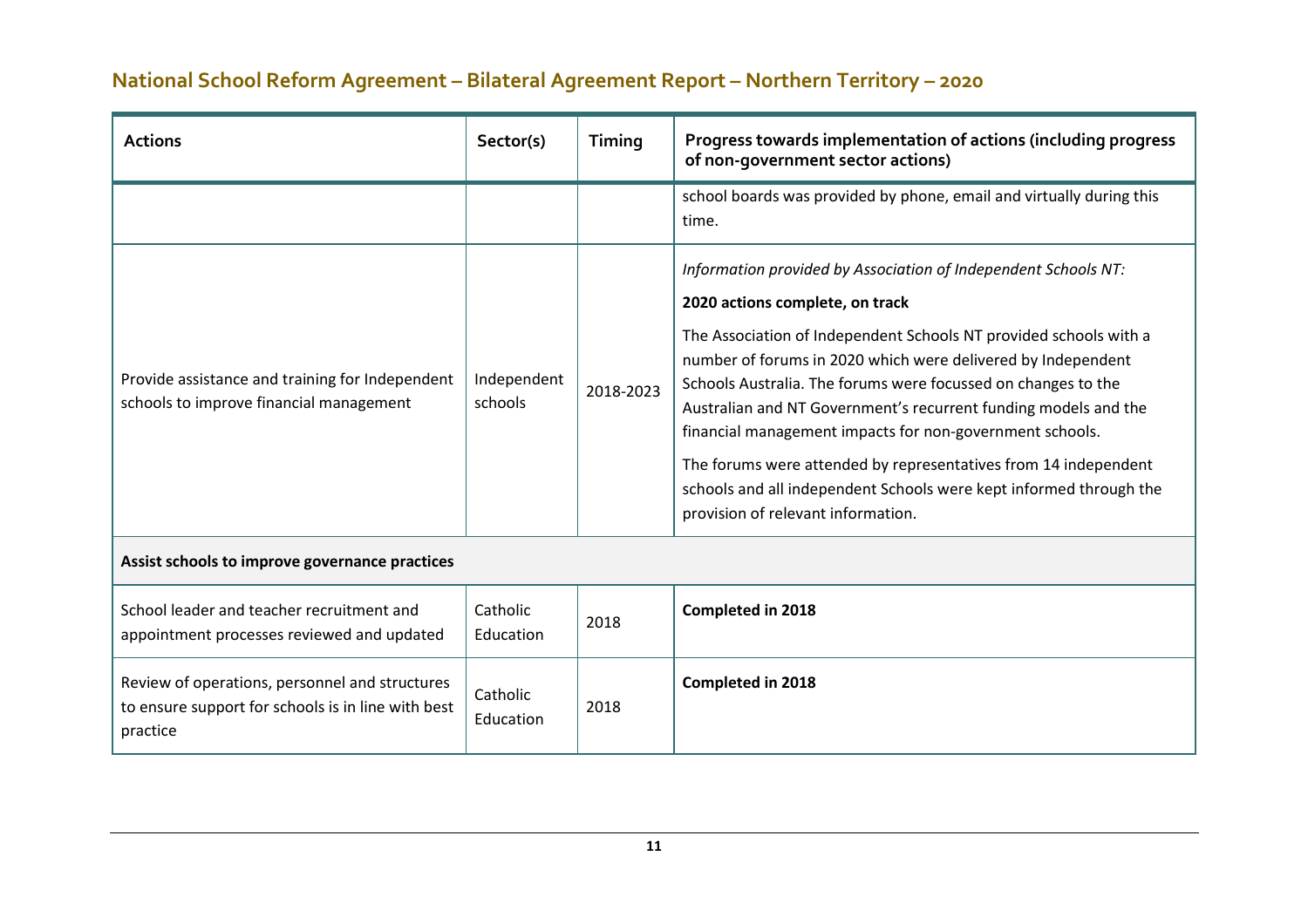| <b>Actions</b>                                                                                                                                             | Sector(s)             | <b>Timing</b> | Progress towards implementation of actions (including progress<br>of non-government sector actions)                                                                                                                                                                                                                                                                                                                                                                                                                                                                                                                                     |
|------------------------------------------------------------------------------------------------------------------------------------------------------------|-----------------------|---------------|-----------------------------------------------------------------------------------------------------------------------------------------------------------------------------------------------------------------------------------------------------------------------------------------------------------------------------------------------------------------------------------------------------------------------------------------------------------------------------------------------------------------------------------------------------------------------------------------------------------------------------------------|
| Review and refocus the CENT School<br>Improvement and Renewal Framework to<br>ensure an ongoing, rigorous approach to school<br>self-assessment and review | Catholic<br>Education | 2019          | Completed in 2019                                                                                                                                                                                                                                                                                                                                                                                                                                                                                                                                                                                                                       |
| School Improvement Assessment, External<br>Validation and Registration Renewal processes<br>completed for all schools                                      | Catholic<br>Education | 2019-2023     | Information provided by Catholic Education NT:<br>2020 actions completed, on track<br>School Annual improvement plans and Annual Reports were published<br>for all Catholic schools in the NT.<br>External Validation assessments were conducted as scheduled for 3<br>schools by a panel led by an external consultant over two days.<br>Annual School Improvement Assessments were conducted internally for<br>10 schools by the Catholic Education NT executive team.<br>The School Registration Renewal processes were conducted for four<br>Catholic schools with one school's registration renewal visit postponed<br>until 2021. |
| Professional development programs and<br>appraisal processes implemented for middle<br>and senior school and system leaders.                               | Catholic<br>Education | 2019-2023     | Information provided by Catholic Education NT:<br>2020 activities completed, on track<br>Professional development programs were delivered by the Brown<br>Collective for middle and senior school and system leaders.                                                                                                                                                                                                                                                                                                                                                                                                                   |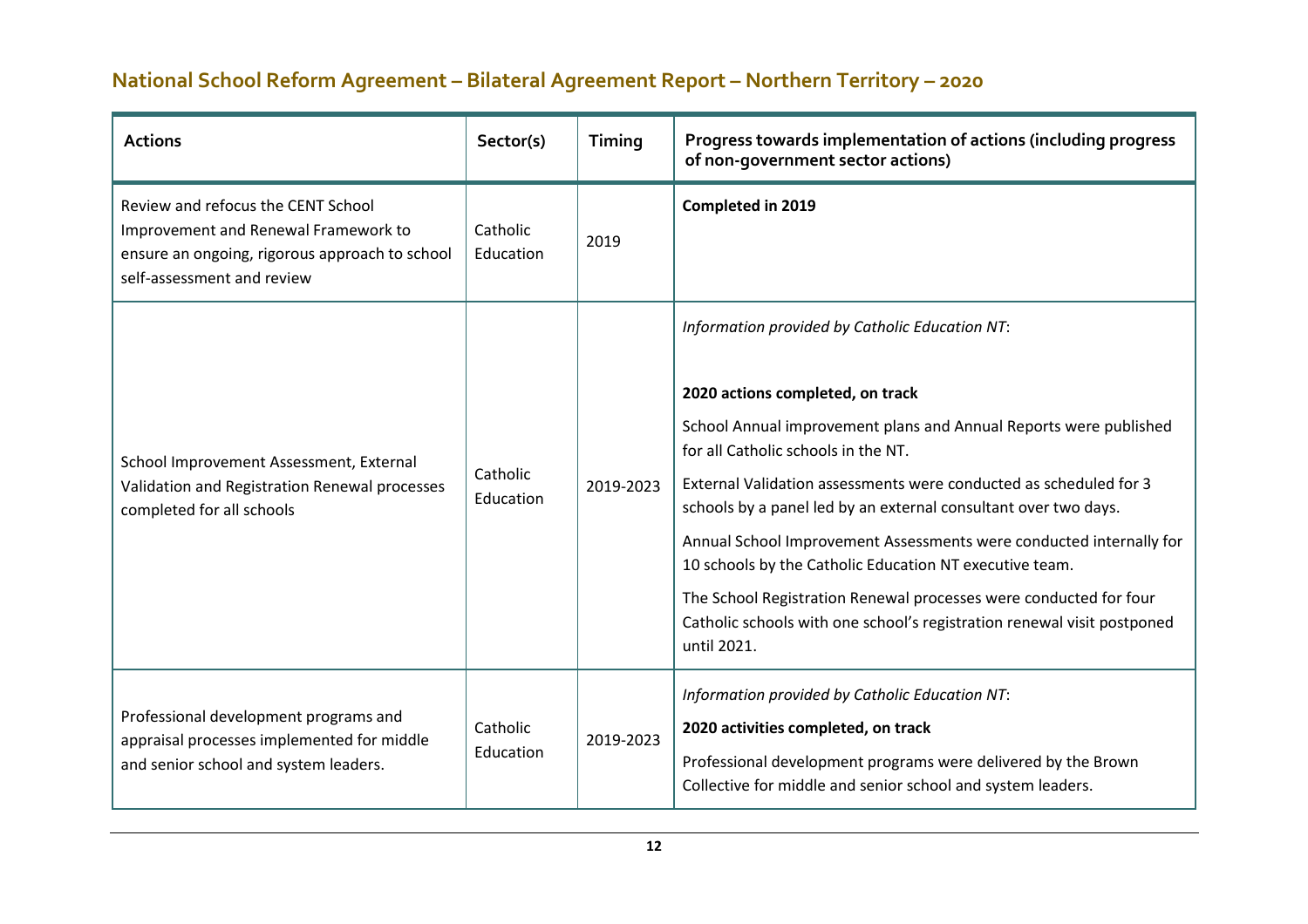| <b>Actions</b> | Sector(s) | Timing | Progress towards implementation of actions (including progress<br>of non-government sector actions)                                                                                                                                                                                                                                                                                                                                                                                              |
|----------------|-----------|--------|--------------------------------------------------------------------------------------------------------------------------------------------------------------------------------------------------------------------------------------------------------------------------------------------------------------------------------------------------------------------------------------------------------------------------------------------------------------------------------------------------|
|                |           |        | In 2020, 15 middle leaders participated in the 'Leading from the Middle'<br>course and six senior leaders participated in the 'Leading with Integrity<br>and Excellence' course. Covid-19 impacted on the mode of delivery of<br>the courses with some components delivered online.<br>Formal appraisals were conducted for middle, senior and system leaders<br>as scheduled. Written appraisal reports informed areas for growth and<br>development and contracts were renewed as appropriate. |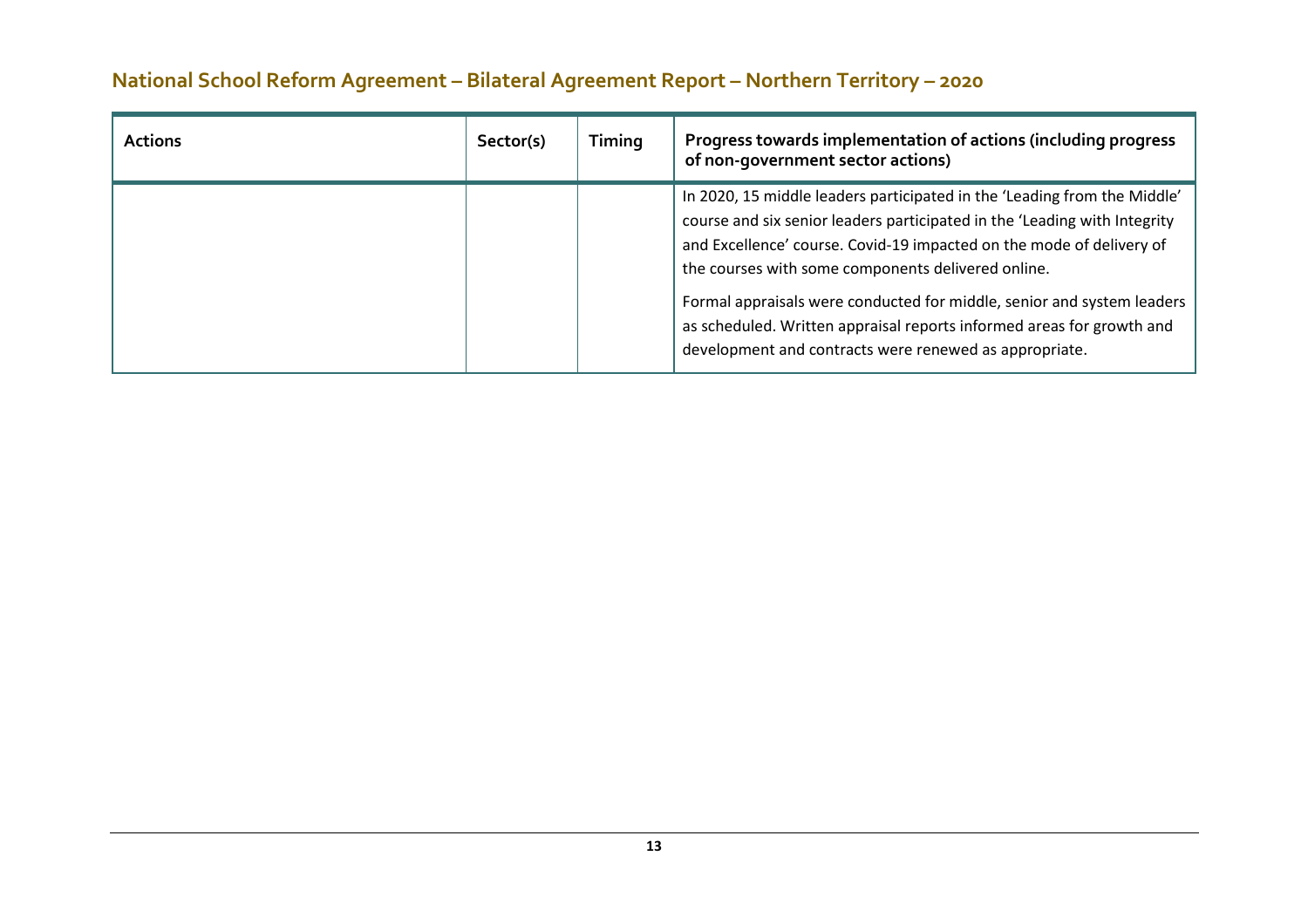#### **Reform Direction C – Enhancing the national evidence base**

| <b>Actions</b>                                                                                                                                                                                                                                                  | Sector(s)  | Timing             | Progress towards implementation of actions (including<br>progress of non-government sector actions)                                                                                                                                                                                                                                                                                                                                                                                                                                                                                                                                                     |  |  |
|-----------------------------------------------------------------------------------------------------------------------------------------------------------------------------------------------------------------------------------------------------------------|------------|--------------------|---------------------------------------------------------------------------------------------------------------------------------------------------------------------------------------------------------------------------------------------------------------------------------------------------------------------------------------------------------------------------------------------------------------------------------------------------------------------------------------------------------------------------------------------------------------------------------------------------------------------------------------------------------|--|--|
| Implement a system wide, data driven, coherent schools and system improvement framework. The reforms will drive evidence-based strategies that<br>will deliver differentiated support for Territory schools and ensure a focus on continuous school improvement |            |                    |                                                                                                                                                                                                                                                                                                                                                                                                                                                                                                                                                                                                                                                         |  |  |
| Establish a School and System Improvement<br>delivery unit to develop and implement a school<br>and system improvement framework                                                                                                                                | <b>NTG</b> | Oct 2018           | Completed in 2018                                                                                                                                                                                                                                                                                                                                                                                                                                                                                                                                                                                                                                       |  |  |
| Develop standardised metrics for schools and<br>system performance and improvement                                                                                                                                                                              | <b>NTG</b> | 2019               | <b>Completed in 2019</b>                                                                                                                                                                                                                                                                                                                                                                                                                                                                                                                                                                                                                                |  |  |
| Develop resources identifying evidence-based<br>school improvement strategies                                                                                                                                                                                   | <b>NTG</b> | <b>By Dec 2020</b> | <b>Completed</b><br>Improvement Guides for each of the four improvement journeys and<br>24 Signature Strategies were completed and launched alongside<br>evidence -based resources and guidance for schools. These are<br>embedded into the school planning and annual reporting<br>expectations within the School Improvement Framework.<br>The Leading School Improvement website was developed and<br>launched for school leaders, providing guidance across the NT Inquiry<br>Cycle as well as guidance reports and resources for evidence<br>informed approaches in:<br>Improving Literacy in Lower Primary<br>Improving Literacy in Upper Primary |  |  |